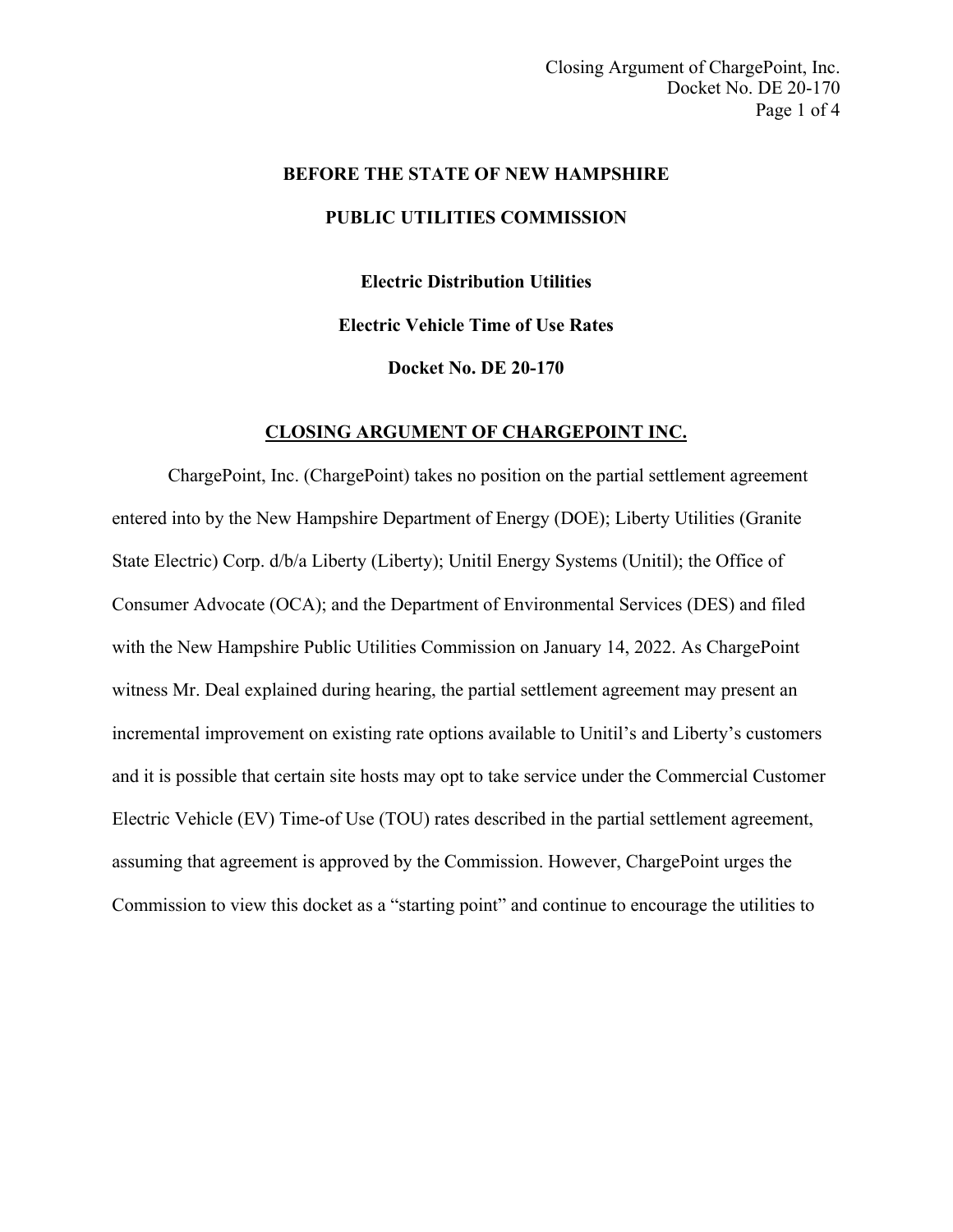develop additional EV rate options for their customers, including commercial **non-TOU rates**<sup>1</sup> that allow EV site hosts to operate economically and sustainably in New Hampshire.

ChargePoint submits this closing argument to address two issues that were raised through witness direct examination and cross examination during the evidentiary hearing in Docket No. DE 20-170. First, ChargePoint emphasizes Clean Energy New Hampshire (CENH) and Conservation Law Foundation (CLF) witness Mr. Villarreal's sound reasoning explaining that time-of-use rates are not a good fit for public DC Fast Charging (DCFC). Second, ChargePoint addresses certain inaccurate statements made by DOE witness Sergici regarding Tesla, Inc. and TOU rates.

#### **I. TOU rates are not a good fit for public DCFC.**

During the evidentiary hearing, CENH/CLF witness Mr. Villarreal explained that TOU rates may not be a helpful rate option for certain EV charging use cases, such as public DC Fast Charging. ChargePoint agrees. TOU rates are predicated on the understanding that a customer may change her consumption behavior based on price signals that vary by time period; however, in the case of public DCFC stations, customer demand tends to be inelastic. As ChargePoint witness Mr. Deal explained in his testimony, "DCFC stations are often used by EV drivers that cannot adjust their usage to avoid the impact of higher priced TOU time periods. This user group may include drivers traveling longer distances on highways unable to schedule their stops to align with changes in pricing or charger availability caused by higher priced TOU time

<sup>&</sup>lt;sup>1</sup> ChargePoint notes that Eversource has proposed a commercial EV rate that does not include a TOU component in its currently pending Petition for Electric Vehicle Make-Ready and Demand Charge Alternative Proposals, DE 21-078. *See* Docket DE 21-078, Testimony of Edward A. Davis, Brian J. Rice and Kevin M. Boughan (Apr. 15, 2021).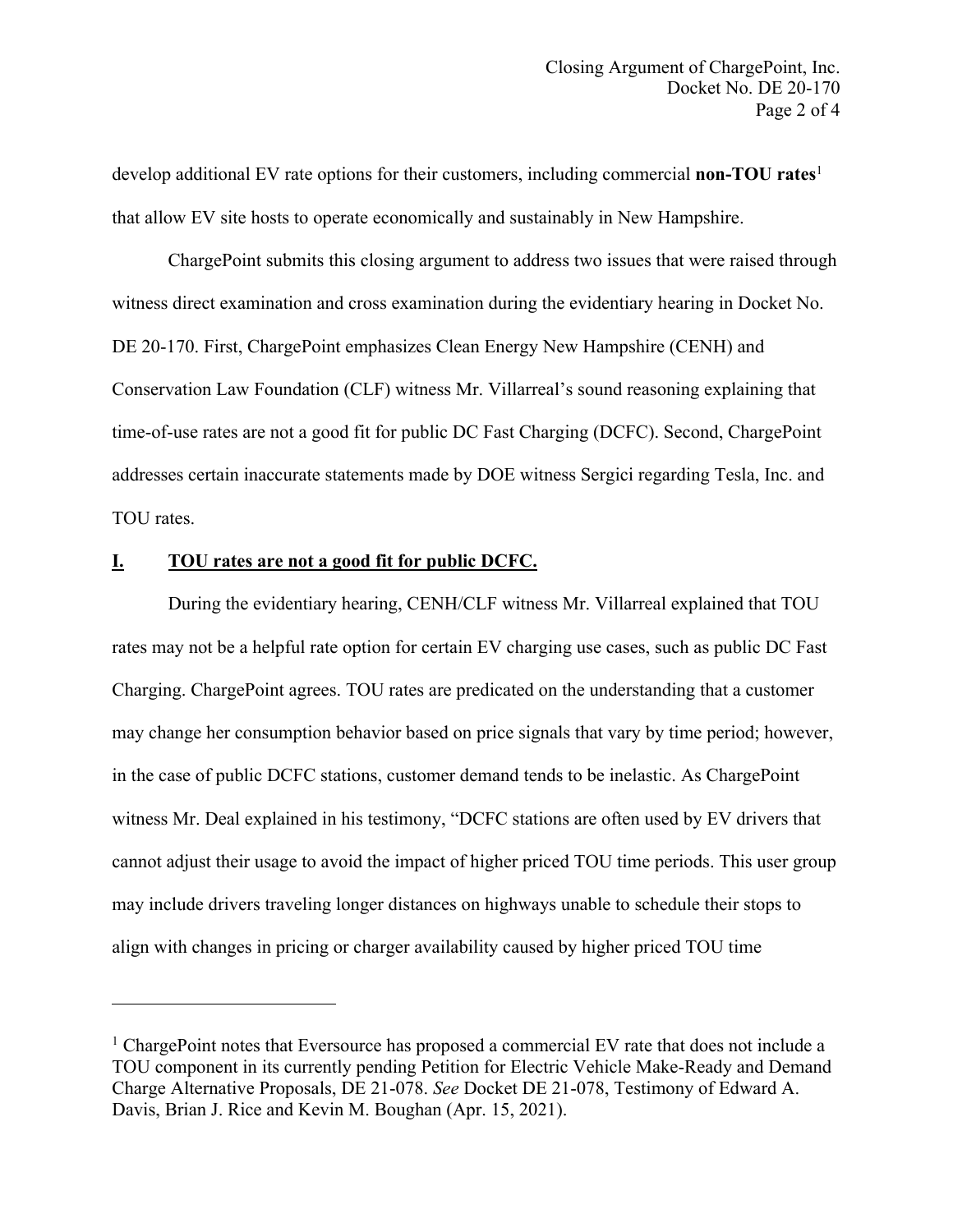periods."<sup>2</sup> As Mr. Villarreal suggested in testimony<sup>3</sup>, moving forward, the Commission should separate its consideration of DC Fast Charging stations from other charging use cases, and evaluate alternatives to TOU rates for those stations. 4

## **II. DOE witness Ms. Sergici's comments regarding Tesla and time-of-use rates are inaccurate.**

During the evidentiary hearing, DOE witness Ms. Sergici made certain statements regarding Tesla Inc.'s use of TOU rates. Those statements were inaccurate. Tesla has not generally implemented a TOU rate structure. Tesla has begun a limited pilot program with TOU pricing in specific regions; however, the TOU pricing presented to EV drivers as a part of that pilot is not a pass through of the utilities' TOU rates.<sup>5</sup> The objective of Tesla's limited TOU pilot is to spread utilization on the DC Fast Charging network to mitigate potential congestion at charging stations and reduce driver queueing at busy urban DCFC sites.<sup>6</sup> Unlike utility TOU rates, Tesla's TOU pilot is not intended to address congestion on the utility grid.

### **III. Conclusion**

ChargePoint appreciates this opportunity to provide the Commission its written closing argument. ChargePoint looks forward to working with New Hampshire stakeholders and the

<sup>2</sup> Direct Testimony of Matthew Deal on behalf of ChargePoint at 7 (Oct. 13, 2021).

<sup>&</sup>lt;sup>3</sup> Direct Testimony of Christopher R. Villarreal for CENH and CLF at 16 (Oct. 13, 2021).

<sup>4</sup> *See also* Eversource Energy Petition for Electric Vehicle Make-Ready and Demand Charge Alternative Proposals, Docket 21-078, Testimony of Edward A. Davis, Brian J. Rice and Kevin M. Boughan at 22 (Apr. 15, 2021) (explaining that customers who charge their EVs at public stations are not generally in a position to defer or otherwise schedule charging to a different time).

<sup>5</sup> *See* New Mexico Public Regulation Commission, Case No. 20-00237-UT, Comments of Tesla Inc. (June 28, 2021).